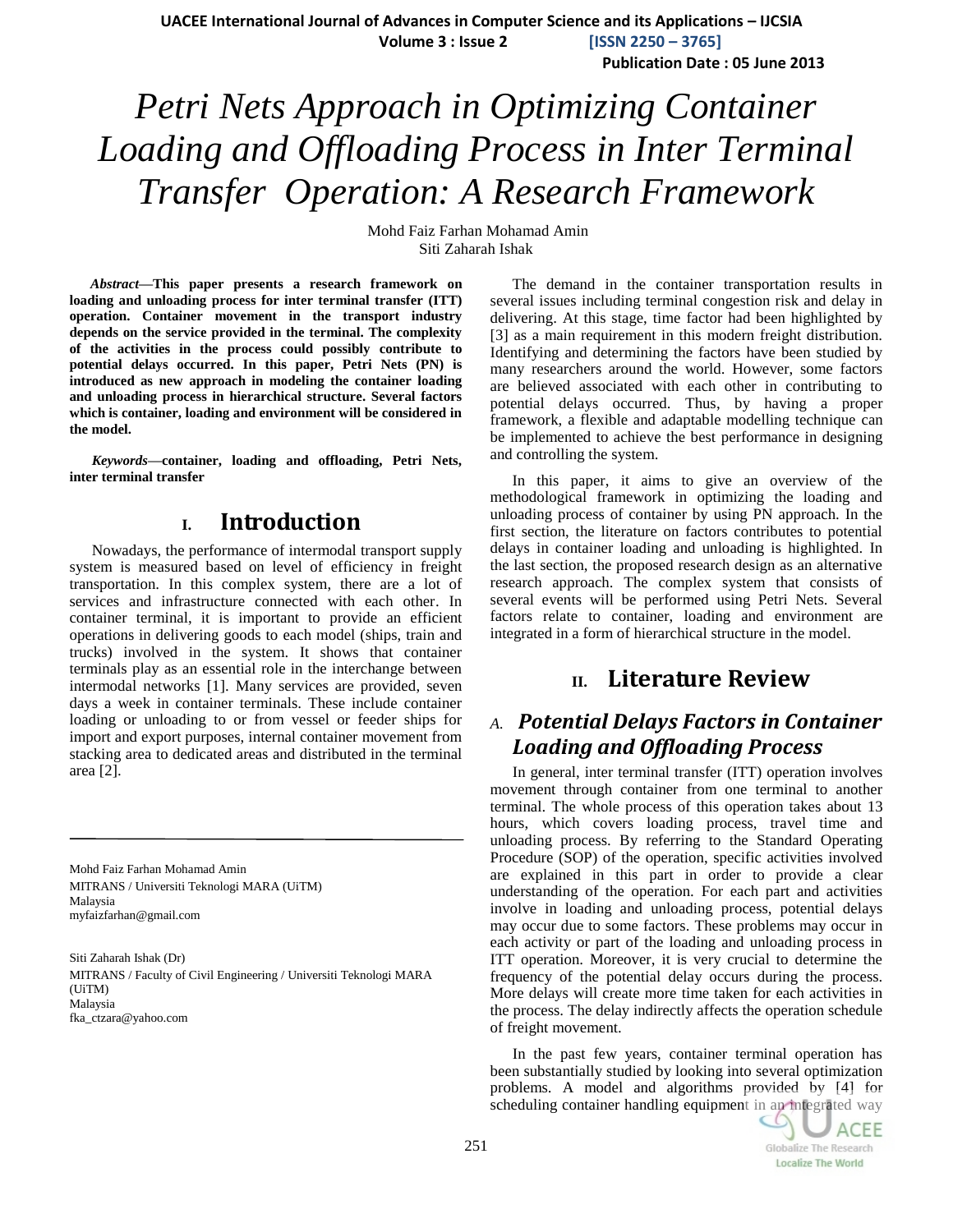#### **Publication Date : 05 June 2013**

in an automated container terminal but it considered only loading operations. Several approaches have been proposed in tactical, strategic and operational way to model the operation. In order to settle the problem, no standard modeling or simulation tool have been made by scientific literature, based on models of mathematical or research on empirical studies [\[5\]](#page-2-4), formalism of PN [\[6-8\]](#page-2-5) and simulation tools for nondeterministic event [\[9,](#page-2-6) [10\]](#page-2-7).

In particular, container can only be loaded with small items as long as not exceed the weight limit. In such cases, weight limits may appear to be more restrictive than space constraints set by the dimensions of the containers. Weight limits can be model as linear space constraints, where the sum of the weights of the loaded items must be smaller than or equal to the weight limit applied to the container. Issues in weight constraints had been arise by several researchers where they are aim to integrate the problem. For example, [\[11\]](#page-2-8) handled container problem in which the loading capacity of the container is limited in volume and weight. Weight distribution constraints require that weight of cargo must separate as event as possible across the container floor. The risk that the cargo shifts while the container is moved can be reduced in balanced loads [\[12,](#page-2-9) [13\]](#page-2-10). Unbalanced loads may result in unacceptable, uneven distributions of axle weights when the container is transported.

It is important to provide a good stacking plan for the containers of the train, where load planning is concerned. This planning is aimed to show steps needed in container distribution for final loaded train. When deals with loading plan, several constraints to be considered are limitation of load, weight and height [\[14\]](#page-2-11). The combined length of containers that can be placed onto a platform cannot exceed the length of platform. Containers are usually 20 and 40 feet long while platforms come in lengths of 40, 60 or 80 feet. When we are dealing with weight limitation, it will consider number of bogie or wheels. Each bogie or set of wheels have its own limitation in term of weight [\[15\]](#page-2-12). In practice, the limitation causes a problem for only a small number of very heavy containers which can only be placed efficiently in a small number of places. Besides that, the total height of any wagon should be restricted to ensure that the train fits under any structures such as bridges when it comes across. A wagon that has lowered platforms can be considered as well wagons since two containers are easy to be stacked.

Generally, environmental factors can be considered as any external factors such as climate and weather where it may affect condition of container. While goods are being transported, they are frequently subject to climatic stresses. It may occur during storage and packaging. Climatic stresses are caused by conditions of changing climatic during inland transport (road or rail) and water transport. Moreover, the condition of extreme climate may happen in different condition, which is from tropical to temperate climatic zones. It is useful to protect the cargo inside from external climatic agents such as rain and light for closed containers. In certain condition, condensation may occur even the containers are protected against these agents. Besides that, moisture in the container influences relative humidity in the container. The enclosed air in the container, the cargo itself, and packaging of

cargo and stowage material are examples of moisture sources. Therefore, the cargo should be handled with practical care [\[16\]](#page-2-13).

## *B. The application of Petri Nets*

A Petri Nets (PN) is one of the graphical and mathematical modelling tools invented by Carl Adam Petri in 1962. It is a set of places and transition which are capable tool for specification and analysis on concurrent, asynchronous, distributed, parallel, non-deterministic and stochastic. It also can be used as visual communication aids, that similar to flow charts, block diagrams and network. Through mathematical tools, it deals with state equations, algebraic equations and other mathematical models that lead to the function of the system. PN represents a well-established modelling tool. Their basic capability is in the graphical representation and formal analysis of all processes in a discrete event system [\[17\]](#page-2-14). PN are suitable for describing precedence relations, synchronization, mutual exclusion and many other forms of interaction between concurrent events . In other words, PN had been practicing in the area of software design, workflow management, data analysis, concurrent programming, etc.

Recently, PN have been used in simulating the handling of port operation and container terminal analysis in different types of terminal operations. When simulating discrete models of processes such as container loading and unloading, the queuing and delay time for the next activity or event can be identified since it deals with critical system [\[1\]](#page-2-0). The capability of Petri Nets covers the integration between activities make it suitable to be captured the container loading and unloading process.

# **III. Proposed Research Design**

The proposed framework for developing the performance model is illustrates as in Figure 1. This framework provides steps for modelling approach for further discussion. The method used for this model started with identification of problem and activities involved in the terminal transfer operation. From this step, each activity that involve in the container loading and unloading process will be determined. At this stage, parameter also will be estimated which useful for model formulation. Parameters used in this study consider direct observation real data, real time data and the previous record of rail operator. The combination of primary data from site observation and secondary data consider three main parameters which are container, loading and environmental factors. These factors relate to the activities involved in the process.

The next stage in this proposed framework involves PN application for model formulation and model execution. In order to formulate this model, it requires parameter characterization that derived from the previous stage. At the same time, the model structure will be developed in hierarchical format to illustrate the complexity of the activities involved in the container loading and unloading process. Understanding of proposed model in the hierarchical format provides a clear overview. Activities involved and parameter

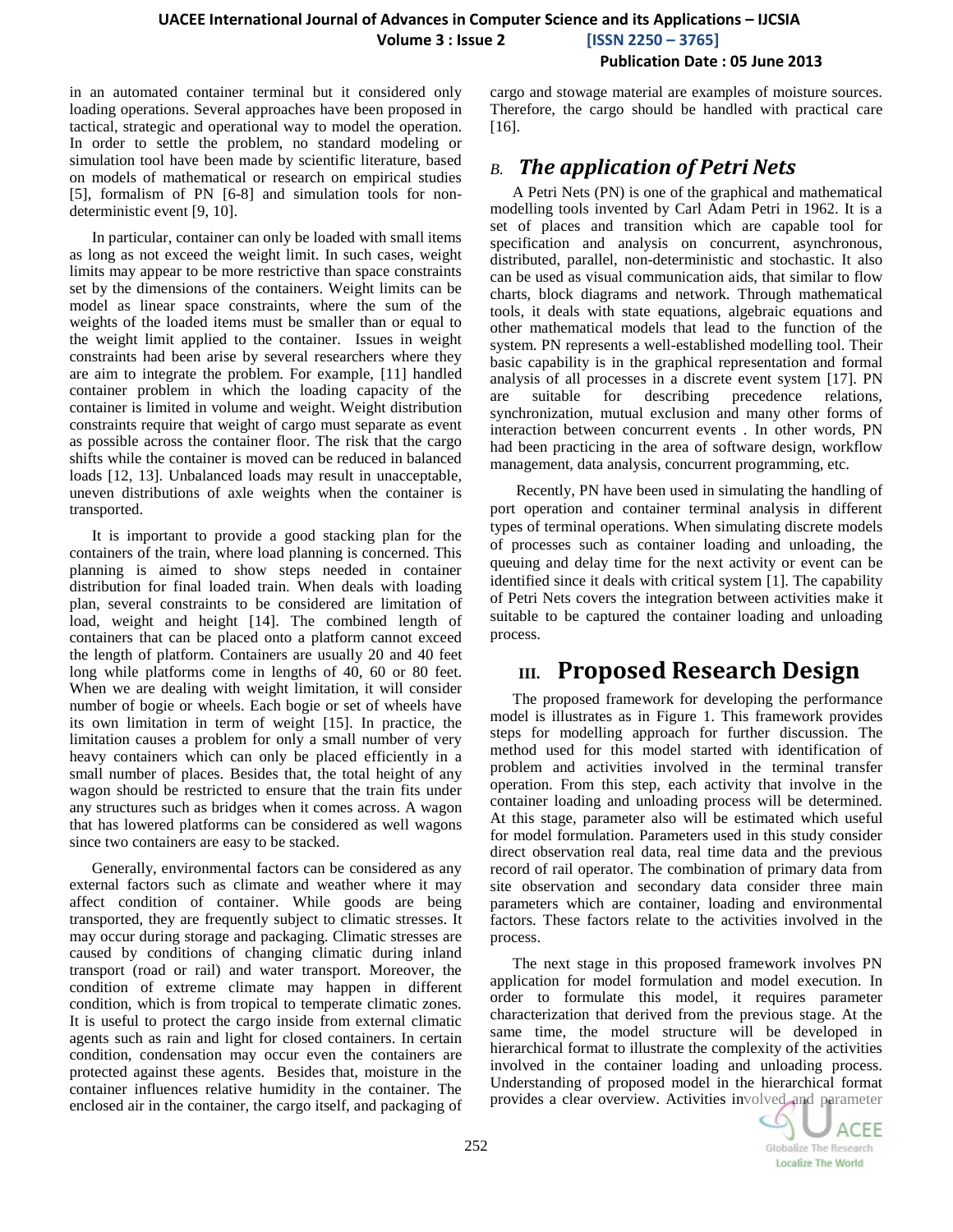**Volume 3 : Issue 2 [ISSN 2250 – 3765]**

**Publication Date : 05 June 2013**

estimated are translated into statics and dynamics properties called place and transition in PN model. In order to formulate and execute the model, PN requires PN tools as a support.

The last stage will consider model verification, calibration and validation. Sensitivity analysis will be used in determining the changes in the parameter of the model. By showing how the model behavior responds to changes in parameter, this analysis is a useful tool in model building as well as model evaluation. Process of validation requires performance assessment of the model. It involves real site data compared with other real data. This is to ensure that the model is proved via following the procedures in the method required and result acquired.



Figure 1. Model development framework

# **IV. Discussion and Conclusion**

Process of container loading and unloading can be considered as a complex activity. The complexity of the activities is possibly can be observed by segmenting it into sub events. A proper model with hierarchical structure is proposed to make the process more reliable. This paper highlights the proposed framework for optimizing the container loading and between each level. This approach is very significant since it would integrate container, loading and environment factors simultaneously. The integration of these elements is able to be observed directly from the graphical format of PN model. The capability of PN in handling complexity event is highlighted. It is expected that appropriate performance model with potential delay detection will be the output from the study.

#### *Acknowledgment*

The authors would like to thank the Malaysia Logistics Council (MLC) for research grant and Malaysia Institute of Transport (MITRANS) for providing a platform to carry out logistic related research. Special thanks to Keretapi Tanah Melayu (KTM) Kargo for allowing us to access and utilize the database in the port area for the purpose of research and his valuable information in rail freight movement in inter terminal operation.

### *References*

- <span id="page-2-0"></span>[1] G. Maione and M. Ottomanelli, "A preliminary petri net model of the transshipment processes in the Taranto Container Terminal," in *10th IEEE Conference on Emerging Technologies and Factory Automation ETFA* Catania, 2005, pp. 165-171.
- <span id="page-2-1"></span>[2] A. Gudelj, M. Krcum, and E. Twrdy, "Models and methods for operations in port container terminals," *Traffic & Transportation,* vol. 22, pp. 43-51, 2010.
- <span id="page-2-2"></span>[3] Y. P. Bontekoning, H., "Breakthrough innovations in intermodal freight transport," *Transportation Planning and Technology,* vol. 27, pp. 335- 345, 2004.
- <span id="page-2-3"></span>[4] P. J. M. Meersmans, "Optimization of Container Handling Systems," Ph.D, Tinbergen Institute 271, Rotterdam University, Erasmus, 2002.
- <span id="page-2-4"></span>[5] J. L. Cordeau, G., P. Legato, and L. Moccia, "The Berth Allocation Problem: Application to the Gioia Tauro Marittime Terminal," University of Montreal, Canada2003.
- <span id="page-2-5"></span>[6] M. Fischer and P. Kemper, "Modeling and Analysis of a Freight Terminal with Stochastic Petri Nets," in *Proc. of 9th IFAC Int. Symp. Control in Transp. Systems*, June 2000, pp. 195-200.
- [7] C. Degano and A. Di Febbraro, "On using petri nets to detect and recover from faulty behaviours in -transportation facilities," in *Systems, Man and Cybernetics, 2002 IEEE International Conference on*, 2002, pp. 31-36.
- [8] C. Degano and A. Di Febbraro, "Modelling automated material handling in intermodal terminals," in *Advanced Intelligent Mechatronics, 2001. Proceedings. 2001 IEEE/ASME International Conference on*, 2001, pp. 1023-1028 vol.2.
- <span id="page-2-6"></span>[9] I. F. A. Vis and R. De Koster, "Transhipment of containers at container terminal: An overview," *Europ. Jour. of Operational Research,* vol. 147, pp. 1-16, 2003.
- <span id="page-2-7"></span>[10] M. Bielli, A. Boulmakoul, and M. Rida, "Object Oriented Model For Container Terminal Distributed Simulation " *European Journal of Operational Research*.
- <span id="page-2-8"></span>[11] Z. T. Dereli and G. S. Das, "A hybrid simulated annealing algorithm for solving multi-objective container loading problems," *Applied Artificial Intelligence,* vol. 24, pp. 463-486, 2010.
- <span id="page-2-9"></span>[12] A. Bortfeldt and H. Gehring, "A hybrid genetic algorithm for the container loading problem," *European Journal of Operational Research,* vol. 131, pp. 143-161, 2001.
- <span id="page-2-10"></span>[13] H. Gehring and A. Bortfeldt, "A genetic algorithm for solving the container loading problem," *International Transactions in Operational Research,* vol. 4, pp. 401-418, 1997.
- <span id="page-2-11"></span>[14] A. Bortfeldt and G. Washer, "Container Loading Problems - A State-ofthe-Art Review," Faculty of Economics and Management, Universitat of Magdeburg, Germany2012.
- <span id="page-2-12"></span>[15] A. Ernst and P. Pudney, "Efficient Loading of Intermodal Container Trains," National Rail Corporation, Australia2001.
- <span id="page-2-13"></span>[16] H. Lloyd, "Container Packing," Hamburg, Germany.
- <span id="page-2-14"></span>[17] C. G. Cassandras and S. Lafortune, *Introduction to discrete event systems*: Kluwer, 1999.